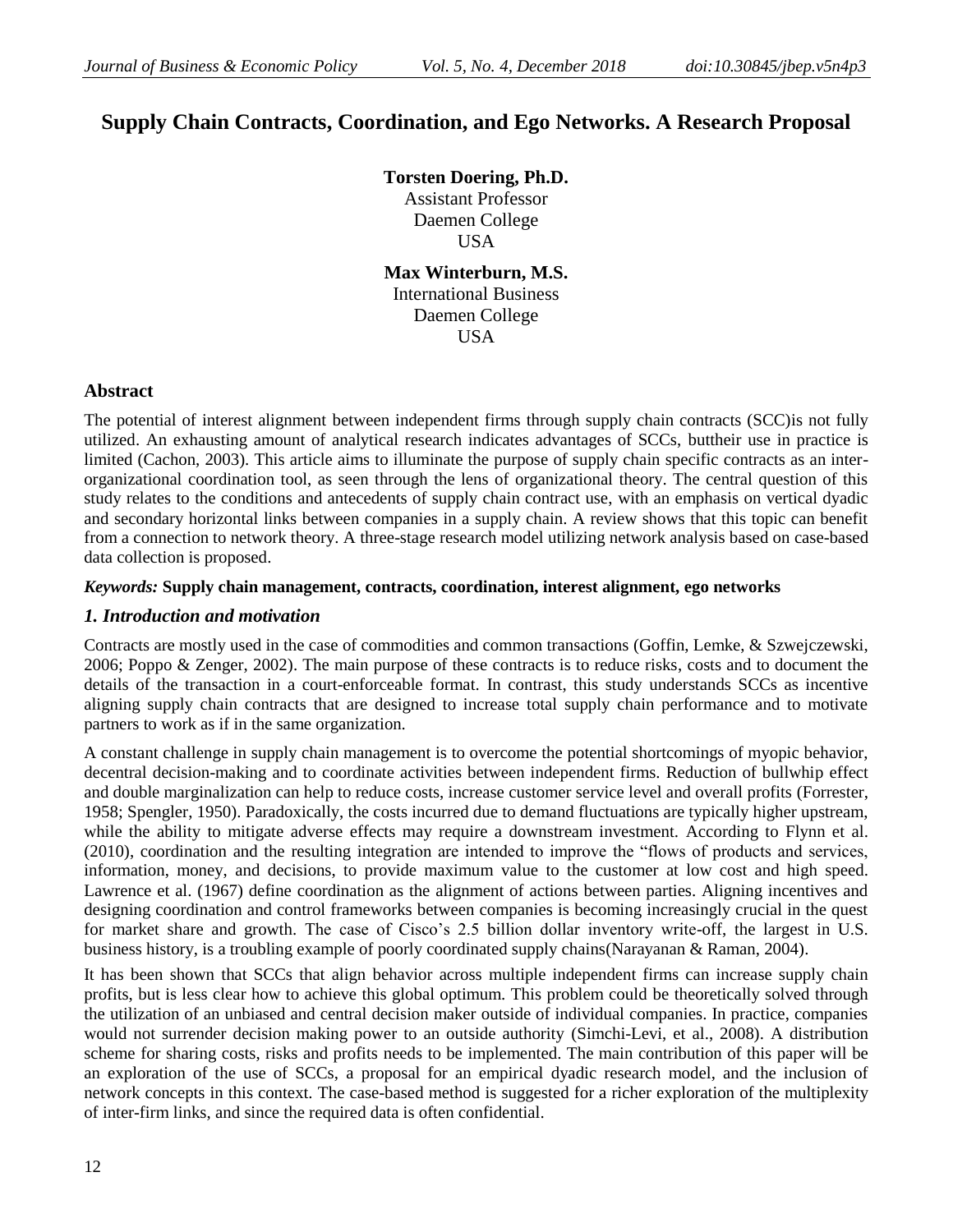#### *2. Literature review*

#### **2.1 Related organizational theory**

Institutional theory suggests three isomorphism mechanisms to explain behavior. Knowledge about the utility of contracts and coercive action could be seen as antecedents to contract implantation(Powell, 1991). Williamson (1979) described that transactions which are uncertain, occur frequently or require specific investments are more likely to take place in hierarchies. This internalization can be explained through the Transaction Cost Theory (TCT) assumptions of bounded rationality, the inability to predict all contingencies that might be relevant for contracts, and potential opportunism of economic actors(Grover & Malhotra, 2003). The sociologists Uzzi & Gillespie (1999)conclude that the more trading partners a firm possesses, the greater the probability to find a partner and the greater the bargaining power in a relationship. A meta-analysis shows that a refined TCT approach can predict these relational governance modes (Geyskens, Steenkamp, & Kumar, 2006). Social capital as a resource, due to its ability to reduce internal and external transaction costs, facilitates information flows and knowledge creation across firm boundaries (Nahapiet & Ghoshal, 1998).The lens of contingency theory is commonly applied and useful in an empirical environment (Lawrence et al., 1967). Contingencies in this context are the number and type of suppliers, stage in the supply chain or industry sector. The basic argument of Resource Dependence Theory is that a company may depend on resources in its environment, and as these critical resources can be a base of power, specific terms therefore, may be defined through contractual agreements(Pfeffer  $\&$ Salancik, 1978).Lastly, the Relational View by Dyer and Singh (1998), an extension of the Resource-Based View, proposes that dyads and networks of firms can generate relational rents above and beyond what either firm could achieve in isolation.

#### **2.2Supply chain contracts**

Fugate et al. (2006) provide a concise overview of coordinating mechanisms, divided into the three classes of price coordination, non-price coordination, and flow coordination. SCCs can act as a means to achieve coordination through activities in a continuum from arm"s length transactions to vertical integration (Lambert, Emmelhainz& Gardner, 1996).However, if not coordinated, supplier and manufacturer markups will cause lower downstream stocking levels which will reduce profits. Buy-back, revenue sharing, and quantity flexibility contracts are examples that facilitate the distribution of risk from a buyer to a supplier and motivate specific investments. Buy-back contracts typically require an effective reverse logistics system and care has to be taken that demand will not be shifted to comparable products that are not covered under the buy-back agreement. Revenue sharing agreements require trustful relationships, transparent and compatible accounting as well as IT systems. A workaround for sharing cost information can be that the buyer purchases the needed inputs from a second tier supplier (Simchi-Levi et al., 2008).A pay-back contract can shift risk to the buyer by paying a fixed amount for every unit produced and not purchased. As a side effect, this mechanism can also reduce positive bias in buyer forecasts. A similar concept is a cost-sharing contract in which the buyer shares some of the production costs in return for a discounted price.

Other relevant forms of coordination are procurement terms, vendor managed inventory (VMI), collaborative planning forecasting and replenishment (CPFR), quick response and franchising. Cachon (2003) labeled this body of research "supply chain coordination without contracts". These forms of coordination may be less intrusive, in that they frequently align planning activities without setting goals that would require companies to share revenue, profits or other types of sensitive information. Intuitively these types of agreements should be easier to implement and execute.

Effective supply chain contracts allocate profits, share risks and costs so that firms cannot increase their gain by deviation from Pareto-optimal agreements. Information sharing, confidentiality, and contract type can influence supply chain performance (Ha & Tong, 2008; Li & Zhang, 2008). The systematic implementation and use of supply chain contracts may need a champion or change agent who will promote their use throughout the organization (Lambert et al., 1996). Building relationships will take time and resources, as contract related costs arise out of negotiating, monitoring and enforcing agreements. Also, it will be harder for firms to adapt quickly to a changing environment. Other authors mentioned that contracts can be seen as a lack of trust in partners, and that they may encourage opportunistic behavior (Ghoshal & Moran, 1996).

Leading into network theory, relational forms of organization between companies can have an inherent performance-enhancingeffect, with or without formal SCCs (Poppo & Zenger, 2002).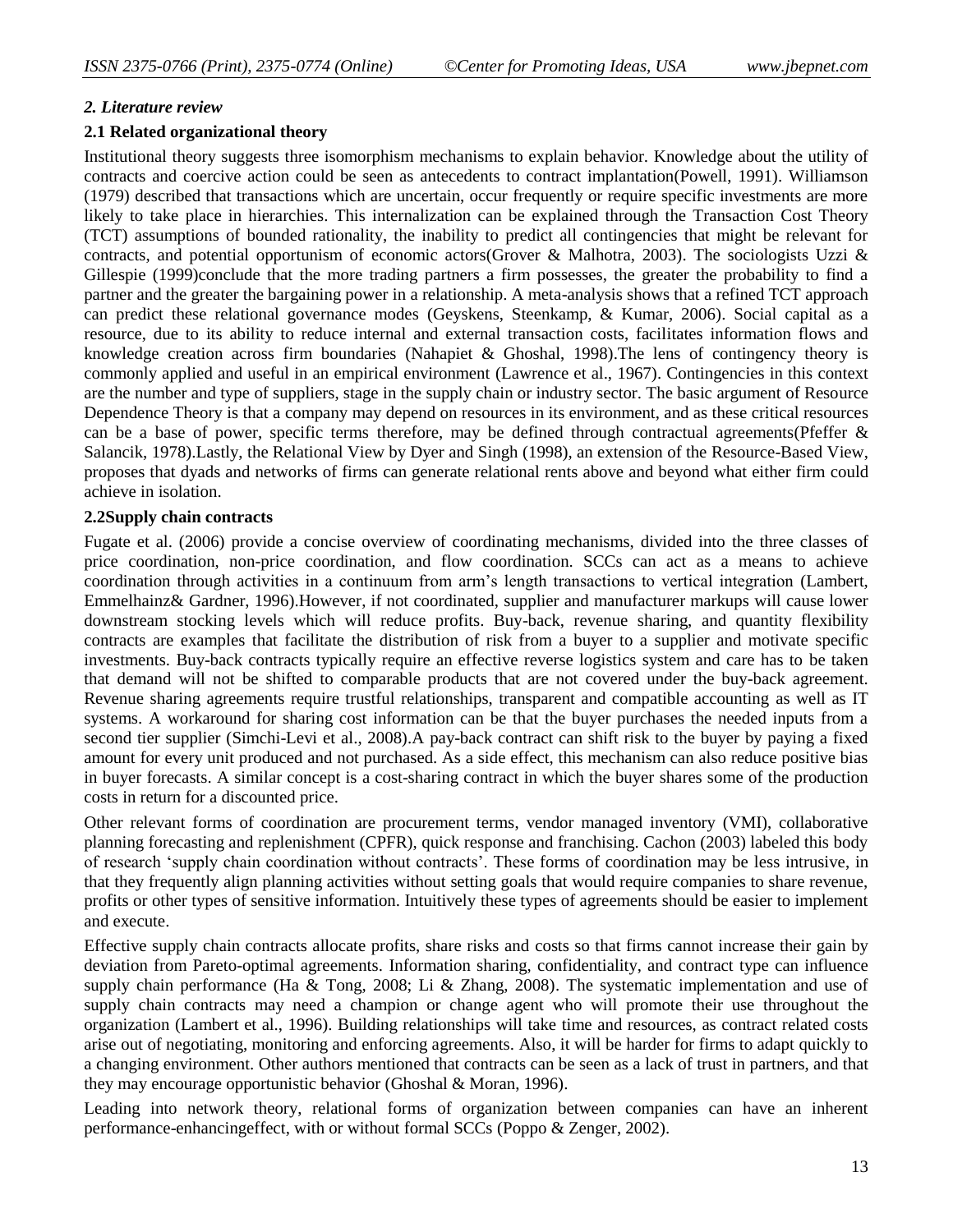The category of relational contracts is widely studied in sociology, law, and economics. These contracts assume trust and relations between parties and are mostly informal and self-enforcing, e.g., through the firm's concern for their reputation (Höhn, 2010; Kay, 2010). These contracts are flexible and are based on the mutual establishment of interest compatibility, definition of processes and performance indicators to achieve a mutually successful outcome (Bergman, 2013). The relational contract model is consistent through its internal values and wider socioeconomic factors, as well as governing norms (Macneil, 1973).

## *2.3Network forms of organization*

As a substitute for vertical integration or contracts, a rich stream of sociology and organization literature rests their assumptions on exchanges based on trust and self-enforcing behaviors, embeddedness and frequent reciprocal exchanges. The theory on networks is based on peer-to-peer interactions and cannot be appliedwithout adaptation to the supply chain management field (Borgatti & Li, 2009). A pivotal study regarding the applicability of network theory on supply chain management by Lazzarini et al. (2001) introduces the "netchain" concept.This model depicts supply chains as having sequential interdependencies and being coordinated by managerial decisions which intersect with pooled interdependence planes between actors within the same echelon. This model makes a crucial distinction between directed chains, such as supply chains, and planes of peer-to-peer entities (typically the subject of analysis in network studies).

What constitutes a connection between firms? Studies often define connections between firms through past financial exchanges. Content in an organizational setting can be describedby instrumental and expressive ties (Lincoln & Miller, 1979). Expressive ties are based on social relationships and kinship for example, whereas instrumental ties could include formal reporting relationships or cooperation between organizations. While there can be socialties between companies, this study highlights instrumental ties. Content, frequency, duration, and reciprocity are important features when describing ties. Borgatti et al. (2009, p. 894) developed a typology often used by social scientists, distinguishing between similarities, social relations, interactions and flows which will be expanded in the next section.

Egonetworks provide a framework to analyze relationships around a focal node or firm. This approach is in line with the research goal of this study and the availability of SCC data. To be able to obtain confidential contract data for an entire supply chain or industry network is very unlikely. The nodes that ego is connected to are called alters. Relationships between ego and alters and among alters can bepart of an ego network. The advantage of theego vs. a whole network approach lies in the fact that firms are more likely to participate and that responses can be kept anonymous. Limitations of this approach are; common method bias, a restricted set of available analytical methods, inaccurate perception of respondents, and the partial network view. Measures such as closeness centrality are generally not applicable. Eigenvector centrality can also not be used since the connections beyond alters are not known. Ego networks are analyzed based on density, connectivity, the attributes of alters or all thereof these elements(Everett & Borgatti, 2005).

In contrast to common relationship oriented research in SCM, ego networks allow the analysis of ties between alters. A case can be made that the ego network is a building block of the larger surrounding network(Balkundi & Kilduff, 2006). Density in ego networks describes how many of ego's alters are connected. A dense network around a focal company can represent a form of social capital. Even though there is no theoretical link between ego betweenness and betweenness of the actor in the whole network, a simulation study showed that the two measures are highly correlated (Everett & Borgatti, 2005). The structure of ego networks allows for computation of ego betweenness, every pair of non-adjacent alters must have a geodesic of length two which passes through ego. High betweenness centrality is synonymous with having many structural holes or being in a broker role (Burt, 1992). Structural theories can only be applied with limitations to ego networks, but approaches such as social capital present a good fit for this type of analysis.

Structural hole and weak tie theories help to understand why actors can take advantage of a position in a network. In other words, structure matters. The diversity of available resources and information and the ability to negotiate or adopt a leadership role is related to structure. The social capital theory has received considerable attention over the years, understood as the goodwill that is engendered in the fabric of social relations, and that can be mobilized to facilitate action (Adler & Kwon, 2002).Relationships and networks can create value over and above individual knowledge or skills and are not easily imitable. The dark side of social capital was coined social liability (Gabbay & Leenders, 2001).The principle of embeddedness is based on the notion that economic actionis embedded in social structure. Embeddedness and social capital are interrelated but distinct.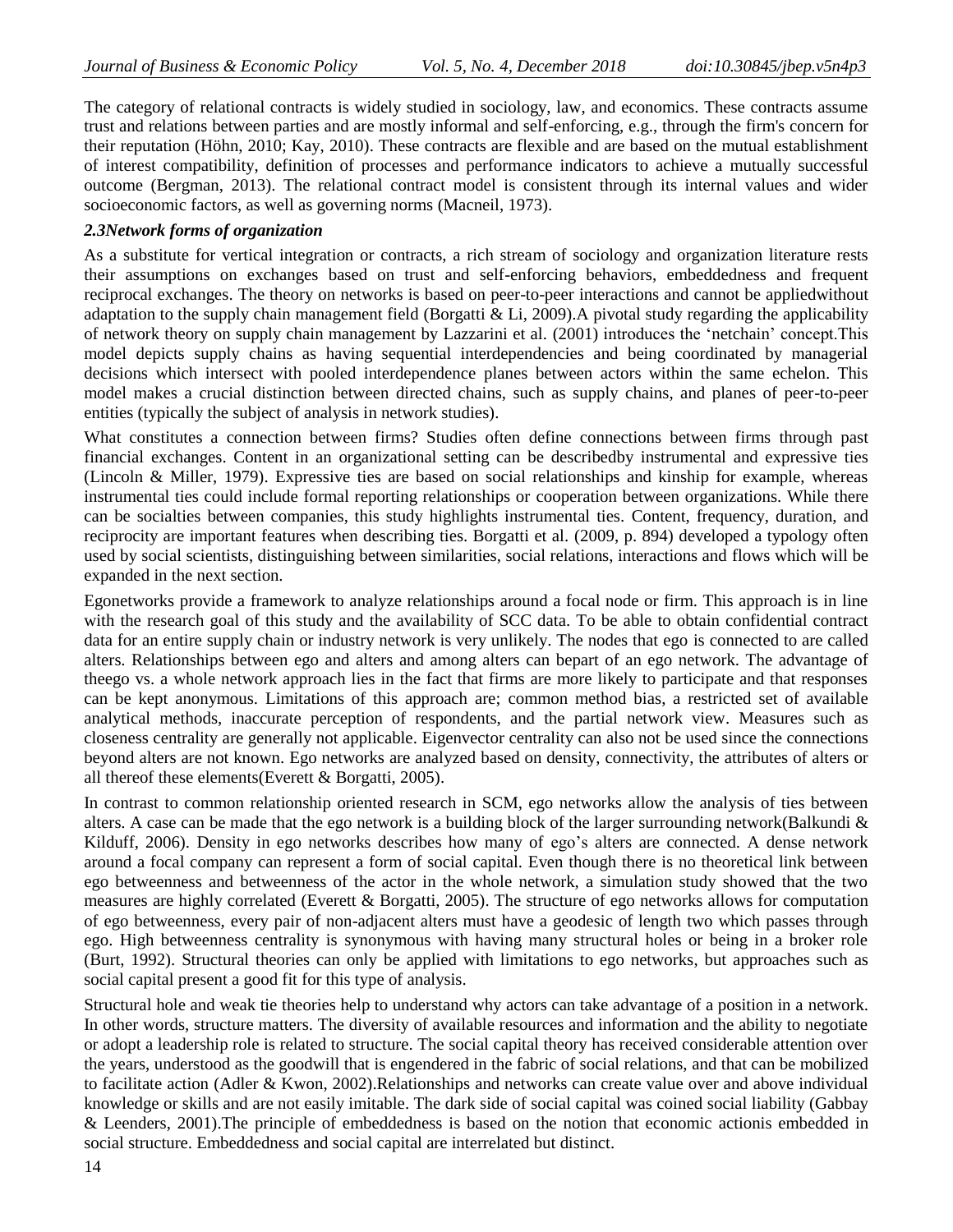In the case of over-embeddedness, the structure can be more constraining than beneficial (Uzzi  $\&$  Gillespie, 1999). Baum and Oliver (1992) use the term institutional embeddedness as a measure of interconnectedness and relational density. The components of embeddedness can be classified as structural, cognitive, political and cultural (Zukin & DiMaggio, 1990).Its manifestations are repeated exchanges between partners, relations with third parties (network embeddedness), social institutions which allow for credible agreements (Rooks, Raub, Selten, & Tazelaar, 2000) and geographic embeddedness (Hess, 2004). Relationship duration and relationship multiplexity are constructs used at the dyadic level, as well as egonetwork size and network coupling (Uzzi  $\&$ Gillespie, 1999). Network coupling refers to the amount of business dedicated to each partner and its dispersion in a portfolio of trading partners. In a landmark case study with 23 apparel companies, it was found that trust was the primary governance structure in a network with close relations(Uzzi, 1997). Many embeddedness examples are mainly based on repetitive, close-knit relationships within one industry or community. However, Granovetter (1985) points out that: "…while social relations may indeed often be a necessary condition for trust and trustworthy behavior, they are not sufficient to guarantee these and may even provide occasion and means for malfeasance and conflict on a scale larger than in their absence. The network structure can help to gain competitive and flexibility advantages while strongly relying on social dimensions versus legal contracts (Larson, 1992).Powell(1990) quotes: "Surely this patterned exchange looks more like a marriage than a one-night stand, but there is no marriage license, no common household, no pooling of assets."

While the literature on relational contracts suggests that formal contracts may not be necessary to integrate supply chains, a significant portion of this work has been based on small entrepreneurial firms and clearly defined industry segments. Managers in larger firms experience higher complexity due to the sheer number of agents involved.A downside to the relational approach is the considerable amount of energy, time and cost that is needed to establish and maintain close relationships. In addition,there is a saturation effect or over-embeddedness of teams or companies resulting in a reduction of available novel information on business partners and new technologies(Oh, Labianca, & Chung, 2006; Shipilov & Li, 2008).Poppo & Zenger (2002) found that contracts can indeed act as a complement to relational exchanges without deteriorating the business relationship, wellspecified contracts may promote more cooperative, trusting and long-term exchanges. Economic and social processes can attenuate exchange hazards in relational exchanges through trust, flexibility, solidarity, reputation and information exchange.

#### *3. Model Development*

Three exploratory stages in the quest to strengthen the understanding of SCC are suggested. First, This study extends the Lambert et al. (1996)partnership model as shown in Figure 1,withdetailed relational characteristics as a basis for model development. The important point is that there are multiple characteristics and varying levels of integration between market and hierarchy.

|                 | Partnerships                  |                                              |  |
|-----------------|-------------------------------|----------------------------------------------|--|
| Arm's<br>Length | Type III<br>Type I<br>Type II | Joint<br>Vertical<br>Ventures<br>Integration |  |
| short           | (temporal character)          | long                                         |  |
| transactional   | (relationship type)           | relational                                   |  |
| commodity       | (product/svc type)            | specific                                     |  |
| low             | (relationship risk)           | high                                         |  |
| low             | (integration effort)          | high                                         |  |
| low             | (business relevance)          | high                                         |  |

#### **Figure 1: Governance and Relationship**

Transactional or common market contracts and relational supply chain contracts used predominantly in network forms of organization need to be distinguished. This study argues that supply chain contracts, written or verbal, can enhance hybrid relationships (Figure 2).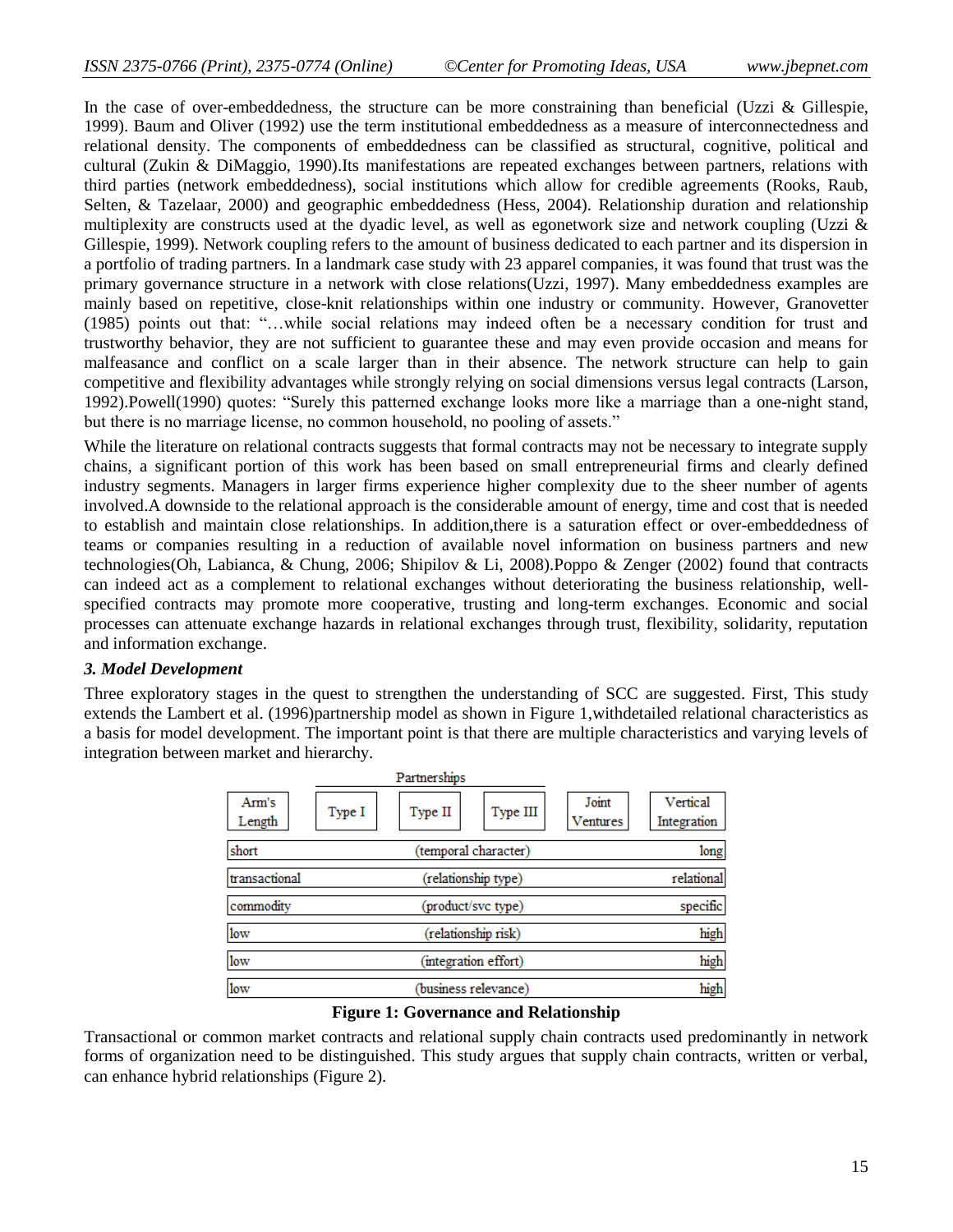

**Figure 2: Principle Forms of Governance**

The following propositions build on the overall assumption that supply chain contracts and relational elements are complements (Carey, Lawson, & Krause, 2011; Poppo & Zenger, 2002). Even the activity of negotiating and agreeing on a contract is a mutual act that requires a good understanding between partners and can further cooperative outcomes. The specification of procedures and incentive alignment frameworks will support cooperation and suppresses opportunistic behavior. Not all relevant contract elements can be anticipated but, just as most good relationships develop over time, successful cooperation may not be established overnight. As pointed out, content, frequency, duration, and reciprocity are important features when describing ties (Balkundi, Prasad, 2013). Borgatti et al. (2009) introduced a typology of ties for the social sciences with a main classification of ties that are continuous or discrete. This classification can be used for collective actors such as firms, but it is important to keep in mind that there is a distinction between individual relationships and firm ties. Different relationships between actors can exist simultaneously and may affect each other, a property knownasmultiplexity. The framework in Table 1was adapted to the supply chain context for this report (Kaneet al. 2012).

| Typology of ties Similarities |                                                                  | <b>Social Relations</b>                                        | <b>Interactions</b>            | <b>Flows</b>                              |
|-------------------------------|------------------------------------------------------------------|----------------------------------------------------------------|--------------------------------|-------------------------------------------|
| <b>Description</b>            | Same location,<br>membership                                     | Embeddedness,<br>relational states.                            | Relational events              | Transfer of materials<br>and ideas        |
| <b>Example</b>                | Professional<br>Organizations                                    | Amicable<br>relationships, similar Email, contract.<br>culture |                                | Aquiring technology,<br>sharing knowledge |
| <b>SCM</b> context            | Active in the same Regular informal<br>regional APICS<br>chapter | meetings between<br>managers                                   | Mutual process<br>development. | Sharing POS data,<br>product flow.        |

**Table 1: Typology of supply chain ties**

Similarities in our context can be a close geographic location or a membership in the same industry association. Social relations are also continuous and can be instrumental, task-oriented or expressive (affection, cognition).Interactions and Flows, as can be seen in Table 1, are discrete events and exchanges, such as the establishment of a contract or the exchange of tangible or intangible goods. Each different type of tie will result in a different network between the same nodes. There may be an underlying temporal sequence between these types, starting with Similarities that foster Social Relations, leading to Interactions which eventually result in product Flows. The level of analysis in this study is relationships of a focalfirm, but interactions may also consist of a bundle of personal interactions. The last category,Flows, represents the consequences of the other kind of ties. One way of analyzing networks is to analyze different networks of ties, in our context the assumption is that the establishment of a contract builds on Similarities and Social Relations and finds expression in Flows.

**Proposition1:** The multiplexity ofdyadic ties needs to be explored in separate ego networks for each focal firm.

Second, with the collection of a sufficient amount of cases or data on firms, constructs can be developed, and relationships between them can be explored. The following outlines previous research that builds a foundation to test a model as suggested in Figure 3. Carey et al. (2011)tested the relationship between three dimensions of social capital. Besides providing operationalization of the social capital constructs, one of the most intriguing implications is that a close social relation should not be considered as a replacement for contracts. The study also reveals that buyer performance in situations of a low social relational intensity in combination with a high a level of legal bonds seems to have an adverse effect. The aspects of *social capital* were initially definedin the form of three dimensions in studies with individuals and firms as levels of analysis: structural (pattern of connections), relational (trust) and cognitive (shared vision and values) (Arregle, Hitt, Sirmon, & Very, 2007; Nahapiet & Ghoshal, 1998; Tsai & Ghoshal, 1998). *Trust* between firms is recognized to reduce uncertainty, transaction cost and is a way to learn about each other"s capabilities.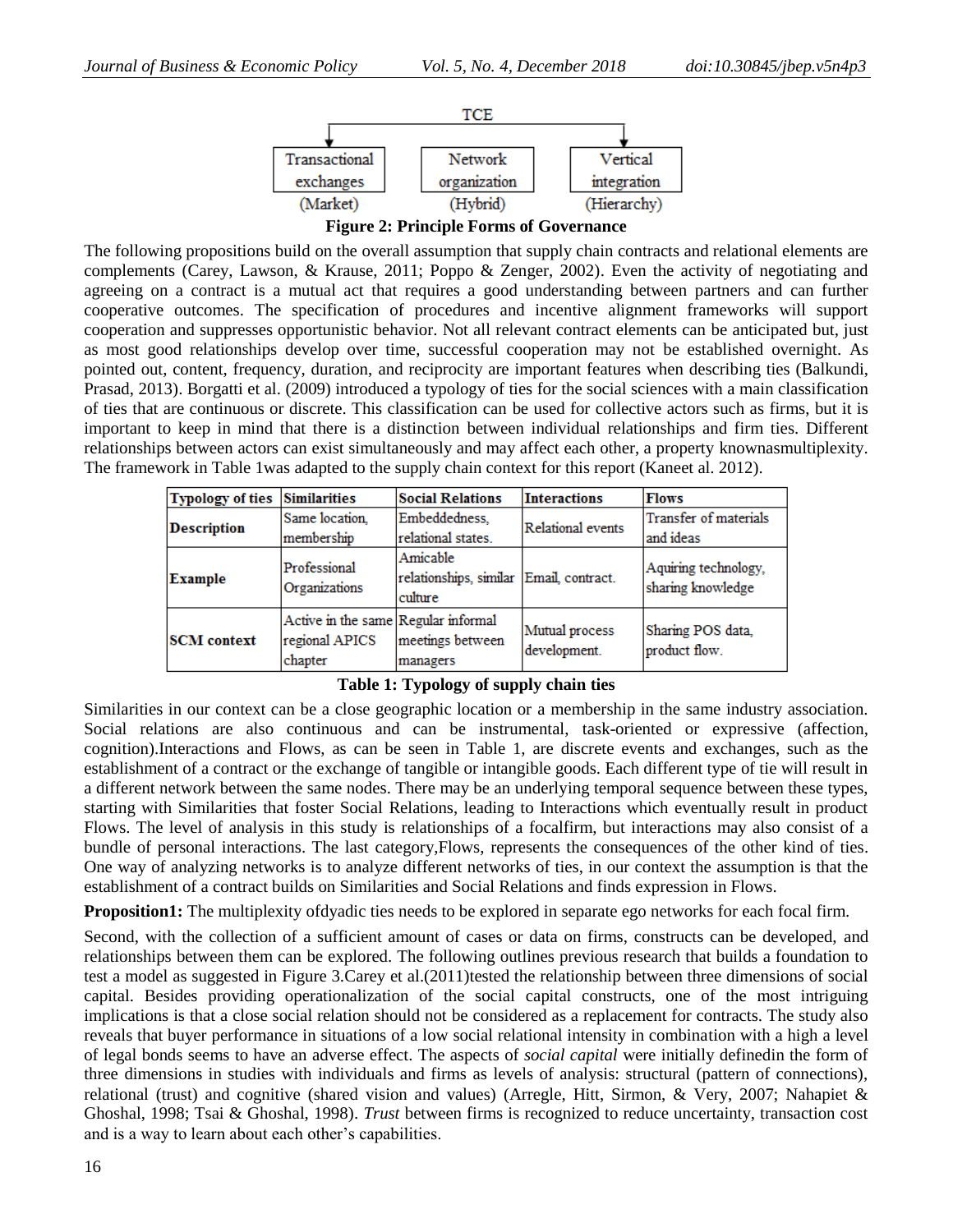Trust has also been mentioned as an antecedent of cooperation (Gulati, 1995). Since links in an organizational environment are pluralistic, so are trusting relationships. Interorganizational trust could significantly reduce negotiation cost in reaching mutually acceptable agreements (Zaheer, McEvily, & Perrone, 1998). Both knowledge-based trust arising from learning about other organizations over time and deterrence-based trust, from incentives to protect reputation can have positive effects (Zaheer, Gulati, & Nohria, 2000). As a proxyfor trust, repeated interactions between firms can be included(Gulati & Singh, 1998). Extended scales for interorganizational trust are available (Zaheer et al., 1998).



**Figure 3: Proposed structural model**

The *structural dimension* between companies can create incentives to reduce opportunistic behaviors. Antecedents of alliances and trust building processes can be found in a study of innovative small and medium-size companies (Larson, 1992). Since we argue that the establishment of contracts needs trust as a necessary condition, a closer network of ties between partners will facilitate information flow and enable firms to enter complex and difficult to monitor agreements (Shipilov & Li, 2008). Long Lingo & O'Mahony (2010) expressed this point through the information-benefits brokers can gain, and also discussed that it could be difficult to achieve collaboration without, or more apparent: "Execution needs collaboration." However, dense ego networks with many links between suppliers or customers could allow alters to exchange information about prices and exert pressure on ego (Hanneman & Riddle, 2005).A broker role, on the other hand, could lead to suspicious behavior between partners, and can in addition to that counter closely linked exchanges. More and redundant ties can provide advantages when the exchange is about improving efficiency and increasing trust or reducing risk in a supply chain.

The *cognitive* dimension, expressed through shared representations, interpretations and systems can be measured through strategic alignment between organizations. Unlike other forms of capital, social capital is jointly owned by the parties in a relationship. Social capital ideally fosters efficiency in action, creativity and learning, and in essence all cornerstone practices in a collaborative environment. The extent of supply chain contract usage can be measured through guided questions probing the duration, extent, and impact of utilized supply chain contracts(Tsay, Nahmias, & Agrawal, 1999). Contracts can be used to manage supply and demand in a competitive environment, in the case of high resource dependence this moderating effect may be even stronger in combination with a powerful supplier (Goffin et al., 2006; Petkova, 2013).Less essential ties may not require a closely aligned partnership and can be sufficiently satisfied with arm"s length exchanges (Larson, 1992).Dimensions to monitor exchange performance are cost, time, innovativeness, quality and flexibility (Kroes & Ghosh, 2010; Ward, et al., 1998).

**Proposition2A:**Organizational social capital between buyer and supplier increases the extent of supply chain contract usage.

**Proposition 2B:** Organizational social capital in combination with buyer power and resource dependence increases the extent of supply chain contract usage.

**Proposition 2C:** The extent of supply chain contract usage increases buyer and supplier performance.

Third, economic action and human behavior are influenced by interpersonal relationships and the social structure it is embedded in.This argument stresses the role in generating trust and discouraging malfeasance (Granovetter, 1985). Embeddedness at the system level can lead to preferred interactions between individuals in a community (Balkundi & Kilduff, 2006).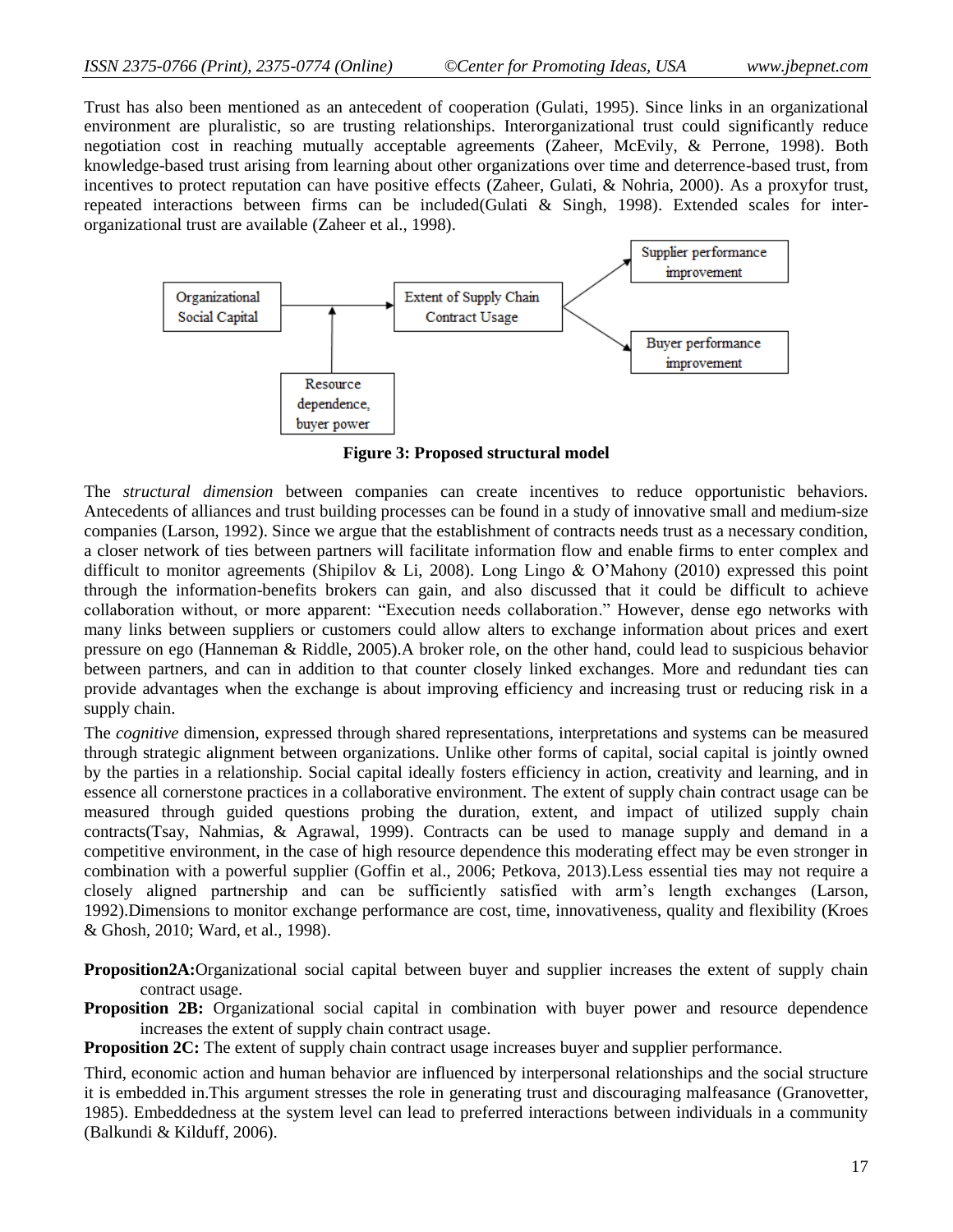Strong ties under a social embeddedness perspective may require more intense maintenance effort and could also make the use of contracts less desirable as shown in a study analyzing relationships in the apparel industry (Uzzi, 1997).However, close cooperation, exchange of information and trust are needed to establish SCCs, especially in a dynamic business environment. Contractual incompleteness is related to the problem of information asymmetry, impactingeffective contract negotiation (Hart & Moore, 1988).Larger corporations in contrast to often cited startup companieshave a bigger need for formal processes. Embeddedness by itself may be a necessary condition for trustworthy behavior but not sufficient to guarantee it. Aspects of embeddedness are repeated exchanges between partners and relations with third parties defined as network embeddedness (Rooks et al., 2000). Repeated information was cited as a good measure since one can typically trust inner circle information most reliably. Networks can also become an important screening device for an otherwise overwhelming amount of information, providing signals that warn and inform (Burt, 1992). Embeddedness supports the credibility of contractual undertakings. Proposition3is based on the embeddedness conceptualization by Uzzi and Gillespie (1999), measuring dimensions at the dyad and the network level. At the dyadic level, tie *duration* and *multiplexity*are being suggested. At the network level the *portfolio structure* of ties, termed network coupling by Uzzi and Gillespie, can serve as a basis for measurement. This item captures how dispersed or consolidated business volume between alters is. Network size and industry effects need to be controlled for, the problem of relevant net work boundaries remains. It is proposed that an intermediate level of embeddedness is required to negotiate and implement contracts, there may be a saturation point at which contracts lose importance due to the increasing closeness between parties:

**Proposition3:** The relationship between embeddedness and the extent of supply chain contract usage follows an inverted U-shape.

In addition to the three stages above, there are considerations to extend the investigation of SCCs. To identify the reasons for non-use of supply chain contracts could add value to the analysis and help to specify future research designs. Companies that use supply chain contracts with selected vendors but not with others may provide insight into the conditions, the process, benefits and consequences of contract useand non-use. Global corporations need to consider risk management, warranty, as well as the consolidation and integration of sometimes conflicting business and supply chain contracts throughout a supply chain. Other potentially relevant aspects are existing knowledge of contract usage and process sophistication, negotiation and control costs, organizational structure to support supply chain coordination and the firm"s position in the supply chain.

# *4. Data and Methods*

The scarcity of social network analysis research in the SCM literature is partly related to data collection. Especially in the case of whole network designs and contract research, confidentiality concerns will be an issue, and the availability of secondary data will be marginal at best. A starting point could be to gather domestic case data of firms in two or three different industries. The snowballing approach to data collection can be employed to generate cases(Stephen P. Borgatti & Li, 2009). Trust is an important antecedent when collecting data, possibly disqualifying a regular online or paper survey as instruments at this exploratory stage. The face-to-face, casebased data collection approach is recommended, to establish a basic understanding of important factors and to validate suggested concepts in this complex and underexplored research area (Eisenhardt, 1989). Even though the three proposed models for inquiry call for a large set of questions, the chosen concepts rely in part on the same measurement items. Ego networks do not require an exhaustive list of firms, the names of participants or companies do not have to be reported, and the response rate can be lower than in full network data collection (Balkundi, Prasad, 2013; Kim, Choi, Yan, & Dooley, 2011). In complex organizations, it may be necessary to ask for the same information from several organizational members to construct a full ego network and for triangulation purposes. The focus on ego networks will allow analyzing richer and deeper data about the multiplexity of ego/alter relationships. To enhance results, an "extended" ego network with two tiers of suppliers or also customers could be planned. Network boundaries can be defined based on relative frequency (intensity) of interactions, based on the membership perceived by actors (realist approach) or the theoretical concerns of the researcher (nominalist approach) (Wasserman & Faust, 1994). Data collection in ego networks includes five steps: collecting attributes about ego, name generator (obtain a list of alters), name interpreter (relationship between ego and alters), alter attributes and finally, info about the alter-alter relationships. Data can be collected through interviews and follow-up surveys.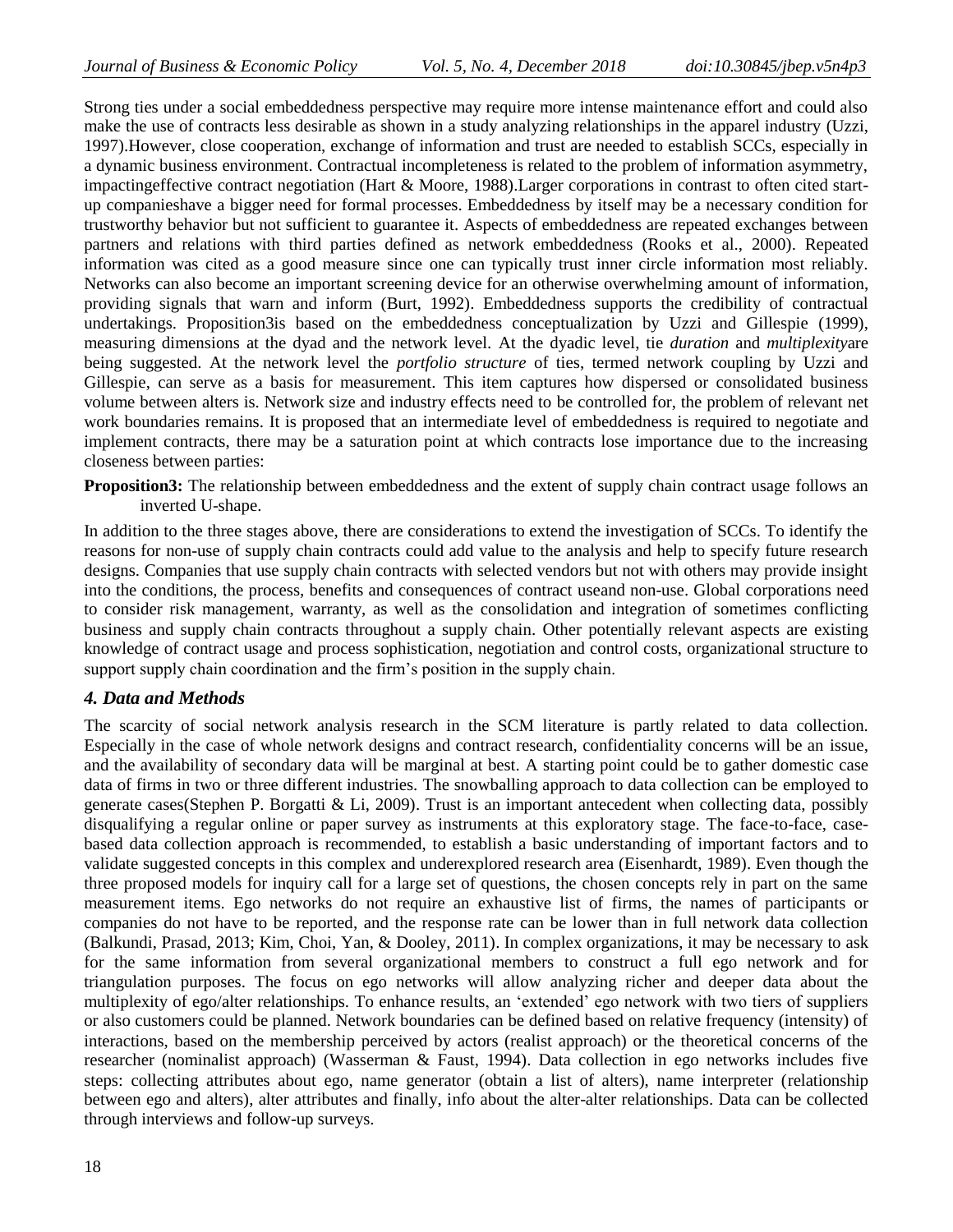Graphs and ego network measures can be computed for each case to analyze the structural effects, such as the impact of connections between suppliers or the portfolio structure of suppliers. Software for this type of analysis is available and has been tested(S. P. Borgatti, 2006; Everett & Borgatti, 2005). A control group of firms that does not use SCCs will validate and enrich results.

## *5. Conclusion*

The three proposed research design stages have a strong potential to contribute to a topic of high practical relevance for firms, entire supply chains, and economic regions. Theory was enhanced in several ways: a) An attempt was made to clearly distinguish between transactional contracts and supply chain contracts which intend to improve overall supply chain effectiveness and profits. b) The importance to explore multiplexity in inter-firm relationships was elevated, and relevant supply chain relationship characteristics were outlined.c)Measurement items and constructs for a structural model were suggested. d) The application of the embeddedness concept in combination with and based on network theory is novel to SCC research. e) The suggested case-based methodology can help to identify important antecedents and conditions of supply chain contract use and nonuse(Barratt, Choi, & Li, 2011).

Not every inter-firm link demands closely managed relationships or contracts, but insights from existingdyads with supply chain contracts can help to provide an understanding of the antecedents, mechanisms, and outcomes. Even minor improvements in supply chain contract usage through better integration and policy have the potential for large economic gains.

## *Bibliography*

- Adler, P. S., & Kwon, S.-W. (2002). Social capital: Prospects for a new concept. *Academy of Management Review*, *27*(1), 17–40.
- Arregle, J.-L., Hitt, M. A., Sirmon, D. G., & Very, P. (2007). The Development of Organizational Social Capital: Attributes of Family Firms. *Journal of Management Studies*, *44*(1), 73–95.
- Balkundi, P., & Kilduff, M. (2006). The ties that lead: A social network approach to leadership. *The Leadership Quarterly*, *17*(4), 419–439.
- Balkundi, Prasad. (2013). *MGB 702 - Social Networks and Organizations*. Doctoral Seminar (notes), University at Buffalo.
- Barratt, M., Choi, T. Y., & Li, M. (2011). Qualitative case studies in operations management: trends, research outcomes, and future research implications. *Journal of Operations Management*, *29*(4), 329–342.
- Baum, J. A., & Oliver, C. (1992). Institutional embeddedness and the dynamics of organizational populations. *American Sociological Review*, 540–559.
- Bergman, J. (2013, June). Case study shows the Relational Contracting Model may be changing the contracting process. *IACCM - Contracting Excellence*. Retrieved from

http://www.iaccm.com/news/contractingexcellence/?storyid=1466

- Borgatti, S. P. (2006). *E-NET software for the analysis of ego-network data*. Needham, MA: Analytic Technologies.
- Borgatti, Stephen P., & Li, X. (2009). On Social Network Analysis in a Supply Chain Context. *Journal of Supply Chain Management*, *45*(2), 5–22.
- Borgatti, Stephen P., Mehra, A., Brass, D. J., & Labianca, G. (2009). Network analysis in the social sciences. *Science*, *323*(5916), 892–895.
- Burt, R. S. (1992). The social structure of competition. *Networks and Organizations: Structure, Form, and Action*, 57–91.
- Cachon, G. P. (2003). Supply chain coordination with contracts. *Handbooks in Operations Research and Management Science*, *11*, 229–340.
- Carey, S., Lawson, B., & Krause, D. R. (2011). Social capital configuration, legal bonds and performance in buyer–supplier relationships. *Journal of Operations Management*, *29*(4), 277–288.
- Dyer, J. H., & Singh, H. (1998). The relational view: Cooperative strategy and sources of interorganizational competitive advantage. *Academy of Management Review*, *23*(4), 660–679.
- Eisenhardt, K. M. (1989). Building theories from case study research. *Academy of Management Review*, *14*(4), 532–550.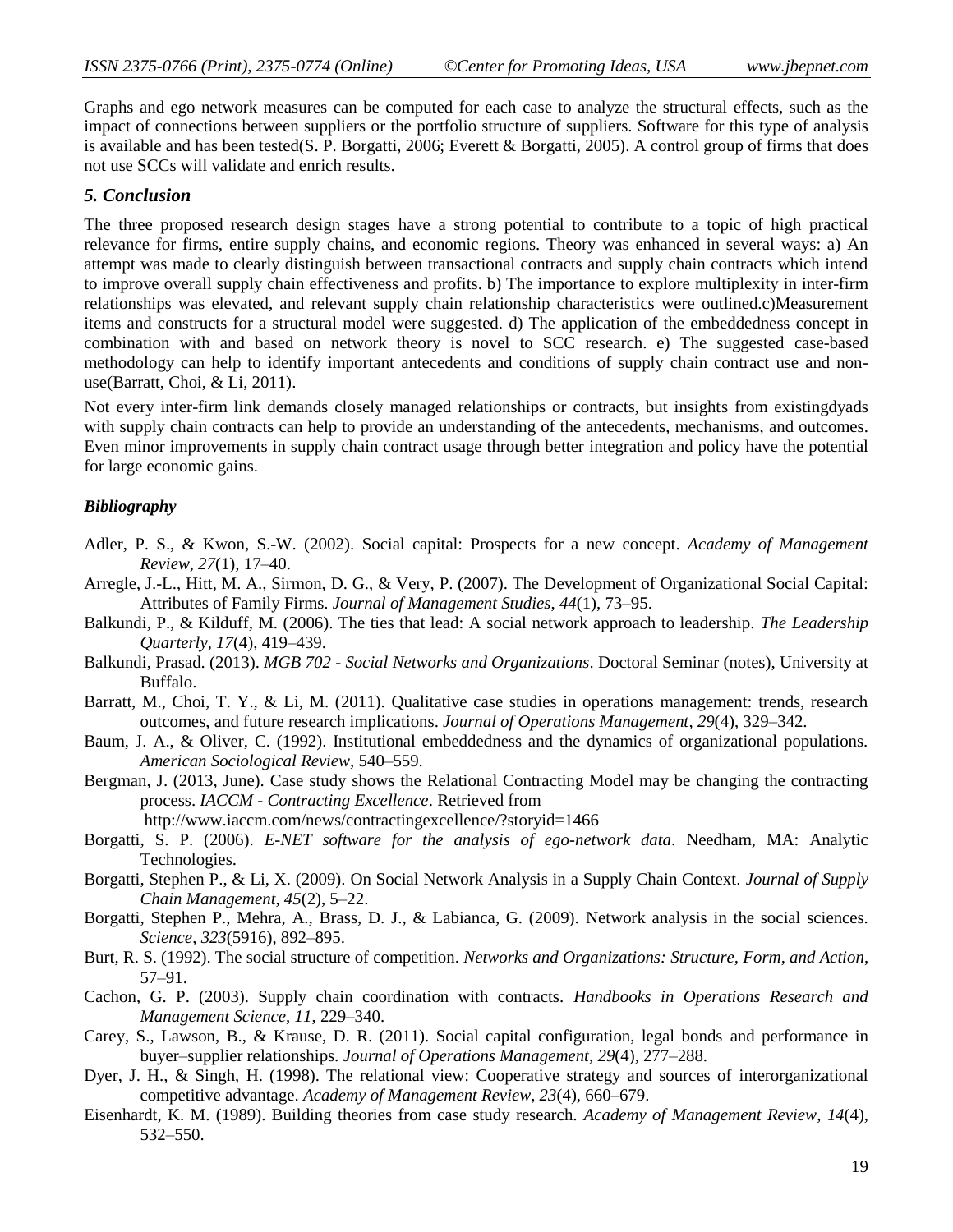Everett, M., & Borgatti, S. P. (2005). Ego network betweenness. *Social Networks*, *27*(1), 31–38.

- Flynn, B. B., Huo, B., & Zhao, X. (2010). The impact of supply chain integration on performance: a contingency and configuration approach. *Journal of Operations Management*, *28*(1), 58–71.
- Forrester, J. W. (1958). Industrial dynamics: a major breakthrough for decision makers. *Harvard Business Review*, *36*(4), 37–66.
- Fugate, B., Sahin, F., & Mentzer, J. T. (2006). Supply chain management coordination mechanisms. *Journal of Business Logistics*, *27*(2), 129–161.
- Gabbay, S. M., & Leenders, R. T. A. (2001). *Social capital of organizations: From social structure to the management of corporate social capital* (Vol. 18). Emerald Group Publishing Limited.
- Geyskens, I., Steenkamp, J.-B. E., & Kumar, N. (2006). Make, buy, or ally: a transaction cost theory metaanalysis. *Academy of Management Journal*, *49*(3), 519–543.
- Ghoshal, S., & Moran, P. (1996). Bad for practice: A critique of the transaction cost theory. *Academy of Management Review*, *21*(1), 13–47.
- Goffin, K., Lemke, F., & Szwejczewski, M. (2006). An exploratory study of "close"supplier–manufacturer relationships. *Journal of Operations Management*, *24*(2), 189–209.
- Granovetter, M. (1985). Economic action and social structure: the problem of embeddedness. *American Journal of Sociology*, 481–510.
- Grover, V., & Malhotra, M. K. (2003). Transaction cost framework in operations and supply chain management research: theory and measurement. *Journal of Operations Management*, *21*(4), 457–473.
- Gulati, R. (1995). Does familiarity breed trust? The implications of repeated ties for contractual choice in alliances. *Academy of Management Journal*, *38*(1), 85–112.
- Gulati, R., & Singh, H. (1998). The architecture of cooperation: Managing coordination costs and appropriation concerns in strategic alliances. *Administrative Science Quarterly*, 781–814.
- Ha, A. Y., & Tong, S. (2008). Contracting and information sharing under supply chain competition. *Management Science*, *54*(4), 701–715.
- Hanneman, R. A., & Riddle, M. (2005). *Introduction to social network methods*. Retrieved from http://faculty.ucr.edu/~hanneman/nettext/
- Hart, O., & Moore, J. (1988). Incomplete contracts and renegotiation. *Econometrica: Journal of the Econometric Society*, 755–785.
- Hess, M. (2004). "Spatial relationships?"" Towards a reconceptualization of embeddedness." *Progress in Human Geography*, *28*(2), 165–186.
- Höhn, M. I. (2010). *Relational supply contracts: optimal concessions in return policies for continuous quality improvements* (Vol. 629). Springer.
- Kane, G. C., Alavi, M., Labianca, G. (Joe), & Borgatti, S. (2012). *What's Different About Social Media Networks? A Framework and Research Agenda* (SSRN Scholarly Paper No. ID 2239249). Rochester, NY: Social Science Research Network. Retrieved from http://papers.ssrn.com/abstract=2239249
- Kay, J. (2010, March 17). Think before you tear up an unwritten contract. *Financial Times*. Retrieved from http://www.ft.com/intl/cms/s/0/458c9946-3164-11df-9741-00144feabdc0.html#axzz2rZ485acu
- Kim, Y., Choi, T. Y., Yan, T., & Dooley, K. (2011). Structural investigation of supply networks: A social network analysis approach. *Journal of Operations Management*, *29*(3), 194–211.
- Kroes, J. R., & Ghosh, S. (2010). Outsourcing congruence with competitive priorities: impact on supply chain and firm performance. *Journal of Operations Management*, *28*(2), 124–143.
- Lambert, D. M., Emmelhainz, M. A., & Gardner, J. T. (1996). Developing and implementing supply chain partnerships. *International Journal of Logistics Management, The*, *7*(2), 1–18.
- Larson, A. (1992). Network dyads in entrepreneurial settings: A study of the governance of exchange relationships. *Administrative Science Quarterly*, 76–104.
- Lawrence, P. R., Lorsch, J. W., & Garrison, J. S. (1967). *Organization and environment: Managing differentiation and integration*. Division of Research, Graduate School of Business Administration, Harvard University Boston, MA.
- Lazzarini, S. G., Chaddad, F. R., & Cook, M. L. (2001). Integrating supply chain and network analyses: the study of netchains. *Journal on Chain and Network Science*, *1*(1), 7–22.
- Li, L., & Zhang, H. (2008). Confidentiality and information sharing in supply chain coordination. *Management Science*, *54*(8), 1467–1481.